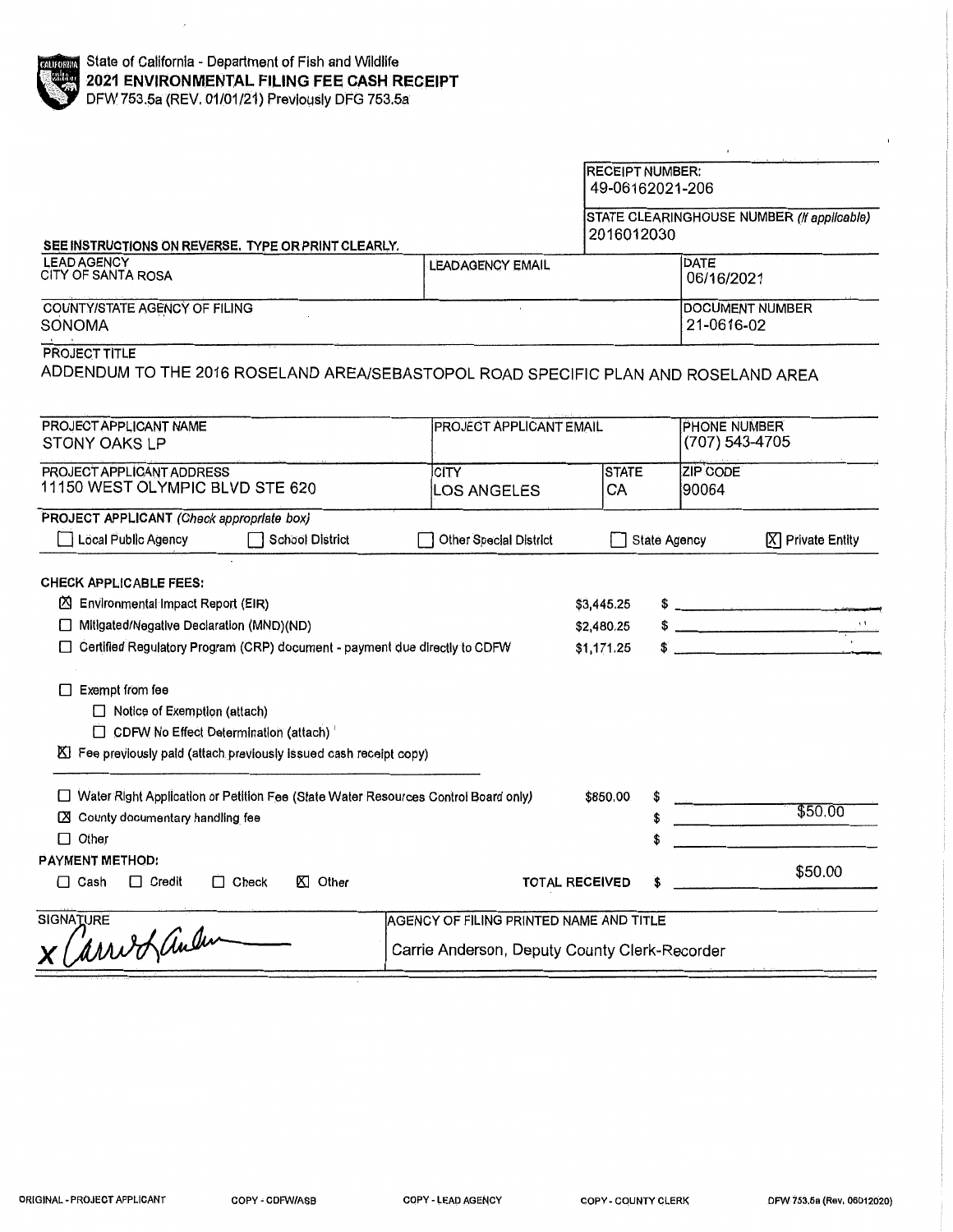**This notice was posted on 06/16/2021 and will remain posted for a period of thirty days through 07/17/2021** 

## **Doc No.49-06162021-206 Notice of Determination**

**Deva Marie Proto, County Clerk**  · **BY:** *{),w;,AtJJ,,--*

**Carrie Anderson, Deputy Clerk Appendix D** 

 $\mathbf{I}$ 

| To:<br>П<br>U.S. Mail:<br><b>D</b> County Clerk                                                                                                                                                                                                                                                                                                                                                                                                                                                                                                                                                                                                                                                                                                                     | Office of Planning and Research<br>P.O. Box 3044<br>County of: Sonoma<br>Address: 585 Fiscal Drive, Room 103<br>Santa Rosa, CA 95403 | <b>Street Address:</b><br>1400 Tenth St., Rm 113<br>Sacramento, CA 95812-3044 Sacramento, CA 95814 | From:<br>Public Agency: City of Santa Rosa<br>Address: 100 Santa Rosa Avenue, Room 3<br>Santa Rosa, CA 95402-1678<br>Contact: Adam Ross, Interim Senior Planner<br>Phone: (707)-543-4705<br>Lead Agency (if different from above):<br>.<br>2004 was also was very server that the same was also also was not a the same political and also find that you are there<br>Contact:                                                                                                                                                    |  |
|---------------------------------------------------------------------------------------------------------------------------------------------------------------------------------------------------------------------------------------------------------------------------------------------------------------------------------------------------------------------------------------------------------------------------------------------------------------------------------------------------------------------------------------------------------------------------------------------------------------------------------------------------------------------------------------------------------------------------------------------------------------------|--------------------------------------------------------------------------------------------------------------------------------------|----------------------------------------------------------------------------------------------------|-----------------------------------------------------------------------------------------------------------------------------------------------------------------------------------------------------------------------------------------------------------------------------------------------------------------------------------------------------------------------------------------------------------------------------------------------------------------------------------------------------------------------------------|--|
| <b>Resources Code.</b>                                                                                                                                                                                                                                                                                                                                                                                                                                                                                                                                                                                                                                                                                                                                              |                                                                                                                                      |                                                                                                    | SUBJECT: Filing of Notice of Determination in compliance with Section 21108 or 21152 of the Public                                                                                                                                                                                                                                                                                                                                                                                                                                |  |
|                                                                                                                                                                                                                                                                                                                                                                                                                                                                                                                                                                                                                                                                                                                                                                     |                                                                                                                                      | State Clearinghouse Number (if submitted to State Clearinghouse): 2016012030                       |                                                                                                                                                                                                                                                                                                                                                                                                                                                                                                                                   |  |
|                                                                                                                                                                                                                                                                                                                                                                                                                                                                                                                                                                                                                                                                                                                                                                     |                                                                                                                                      |                                                                                                    | Project Title: Addendum to the 2016 Roseland Area/Sebastopol Road Specific Plan and Roseland Area                                                                                                                                                                                                                                                                                                                                                                                                                                 |  |
|                                                                                                                                                                                                                                                                                                                                                                                                                                                                                                                                                                                                                                                                                                                                                                     |                                                                                                                                      |                                                                                                    | Project Applicant: Stony Oaks L.P., 11150 West Olympic Blvd., Suite 620, Los Angeles, CA 90064                                                                                                                                                                                                                                                                                                                                                                                                                                    |  |
|                                                                                                                                                                                                                                                                                                                                                                                                                                                                                                                                                                                                                                                                                                                                                                     |                                                                                                                                      |                                                                                                    | Project Location (include county): 2542 Old Stony Point Road, Santa Rosa, CA (Sonoma County)                                                                                                                                                                                                                                                                                                                                                                                                                                      |  |
| <b>Project Description:</b>                                                                                                                                                                                                                                                                                                                                                                                                                                                                                                                                                                                                                                                                                                                                         |                                                                                                                                      |                                                                                                    |                                                                                                                                                                                                                                                                                                                                                                                                                                                                                                                                   |  |
|                                                                                                                                                                                                                                                                                                                                                                                                                                                                                                                                                                                                                                                                                                                                                                     |                                                                                                                                      |                                                                                                    | The Project includes the maintenance and construction of a 149,810 square foot, 4-story (50 foot high),<br>142 multi-family unit affordable housing project with 185 surface parking spaces in the City of Santa<br>Rosa, adjacent to Hearn Avenue and Old Stony Point Road. Required approvals include: Minor Design<br>Concept Review, Density Bonus, and grading and building permits from the City, and any other<br>ministerial or discretionary permits necessary to construct the Project, including a Well Removal Permit |  |
|                                                                                                                                                                                                                                                                                                                                                                                                                                                                                                                                                                                                                                                                                                                                                                     | This is to advise that the City of Santa Rosa                                                                                        | (□ Lead Agency or □ Responsible Agency)                                                            | has approved the above                                                                                                                                                                                                                                                                                                                                                                                                                                                                                                            |  |
|                                                                                                                                                                                                                                                                                                                                                                                                                                                                                                                                                                                                                                                                                                                                                                     |                                                                                                                                      |                                                                                                    |                                                                                                                                                                                                                                                                                                                                                                                                                                                                                                                                   |  |
| described project.                                                                                                                                                                                                                                                                                                                                                                                                                                                                                                                                                                                                                                                                                                                                                  | (date)                                                                                                                               |                                                                                                    | described project on June 15, 2021 __ and has made the following determinations regarding the above                                                                                                                                                                                                                                                                                                                                                                                                                               |  |
| 1. The project $[\blacksquare]$ will $\Box$ will not] have a significant effect on the environment.<br>2. <b>I</b> An Environmental Impact Report was prepared for this project pursuant to the provisions of CEQA.<br>$\Box$ A Negative Declaration was prepared for this project pursuant to the provisions of CEQA.<br>3. Mitigation measures $[\blacksquare]$ were $\Box$ were not] made a condition of the approval of the project.<br>4. A mitigation reporting or monitoring plan $[\blacksquare$ was $\Box$ was not] adopted for this project.<br>5. A statement of Overriding Considerations $[\blacksquare]$ was $\Box$ was not] adopted for this project.<br>6. Findings $[\blacksquare]$ were $\Box$ were not] made pursuant to the provisions of CEQA. |                                                                                                                                      |                                                                                                    |                                                                                                                                                                                                                                                                                                                                                                                                                                                                                                                                   |  |
|                                                                                                                                                                                                                                                                                                                                                                                                                                                                                                                                                                                                                                                                                                                                                                     |                                                                                                                                      | negative Declaration, is available to the General Public at:                                       | This is to certify that the final EIR with comments and responses and record of project approval, or the<br>Planning and Economic Development Department 100 Santa Rosa Avenue, Room 3                                                                                                                                                                                                                                                                                                                                            |  |
|                                                                                                                                                                                                                                                                                                                                                                                                                                                                                                                                                                                                                                                                                                                                                                     | Signature (Public Agency): Adam Ross                                                                                                 |                                                                                                    | Title: Interim Senior Planner                                                                                                                                                                                                                                                                                                                                                                                                                                                                                                     |  |

Date: **06/16/2021** Date Received for filing at OPR: \_\_\_\_\_\_\_\_ \_

Authority cited: Sections 21083, Public Resources Code. Reference Section 21000-21174, Public Resources Code. The resources Code Revised 2011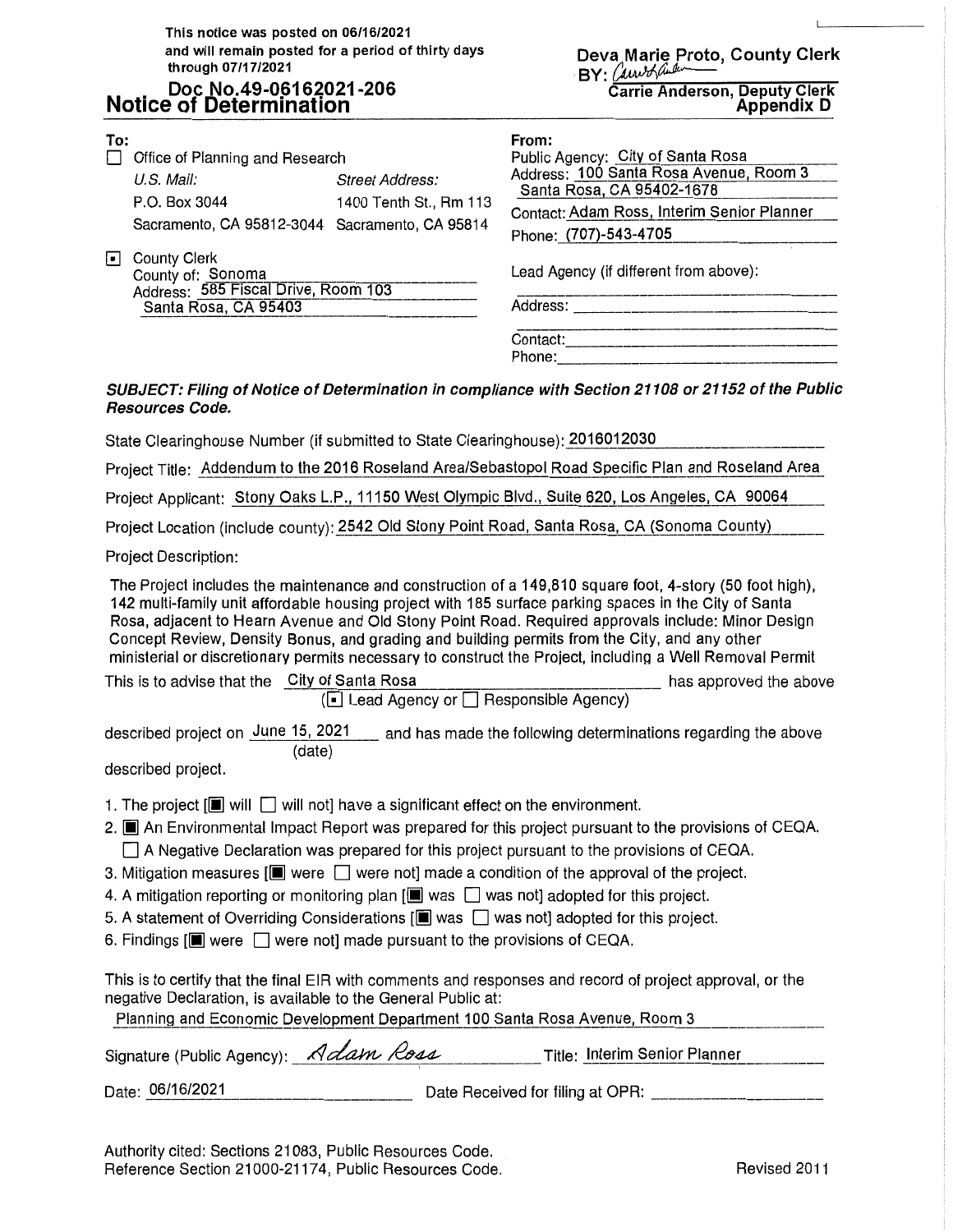## **NOTICE OF DETERMINATION**

To:  $\boxtimes$ County Clerk Sonoma County 2300 County Center Drive, Suite B177 Santa Rosa, CA 95403

From: Jessica Jones, Senior Planner City of Santa Rosa Planning & Economic **Development** 100 Santa Roso Avenue, Room 3 Santa Rosa, CA 95404

- ⊠ Office of Planning and Research P .0. Box 3044, 1400 Tenth Street, Room 22 Sacramento, CA 95812-3044 FAX: (916) 323-3018
- **SUBJECT:**  Filing of Notice of Determination in compliance with Section 21152 of the Public Resources Code and CEQA Guidelines Section 15075
- **PROJECTTITLE;** Roseland Area/Sebastopol Road\_Specific Plan and Roseland Area Annexation Projects; SCH# 2016012030
- **PROJECT** Approximately 1,860 acres (1,220 acres of incorporated City land and 640 acres of **LOCATION:** unincorporated County land), generally bounded by State Route 12 to the north, Bellevue Avenue to the south, US Highway 101 to the east, and Stony Point Road to the west, in the City of Santa Rosa, Sonoma County, California.

**ASSESSOR'S** Various

**PARCEL NUMBER(\$);** 

**PROJECT** The Specific Plan provides an overall vision for future development and redevelopment **DESCRIPTION:** within the Plan Area. The Specific Pion provides a land use diagram, circulation plan, and infrastructure improvement plan, as well as goals and policies to guide future development. The proposed land uses in the Specific Plan area are generally consistent with land uses assumed In the Santa Rosa General Plan. The proposed land use diagram would accommodate residential uses of various types at a range of densities, os well as office, retail, institutional, and industrial uses. The Specific Plan Area encompasses approximately 1,860 acres. Approximately 640 acres of unincorporated County land would be onnexed in the Specific Plan.

> The project also includes annexation of three additional existing unincorporated islands in southwestern Santa Rosa: West Third Street Annexation Area, approximately 22.7 acres; Brittain Lane Annexation Area, approximately 17 acres; and West Hearn Avenue Annexation Area approximately 33.8 acres. These areas encompass approximately 73.5 acres.

**APPLICANT;**  City of Santa Rosa 100 Santa Rosa Avenue, Room 3 Santa Rosa, CA 95404 (707) 543-3410

This notice was posted on  $\sqrt{C \cdot 24}$  /  $\sqrt{C}$ This notice was posted on  $\frac{10^{12} + 10^{10}}{200}$ <br>and will remain posted for a period of thirty days

WILLIAM E. ROUSSEAU, Co. Clerk

through I\_. ...l .. :. <sup>l</sup>L;; ··----- av· 6 ./o.: .. w.}/:.<JJU --~ **DEPUTY CLERK** 

 $49.70212016 - 277$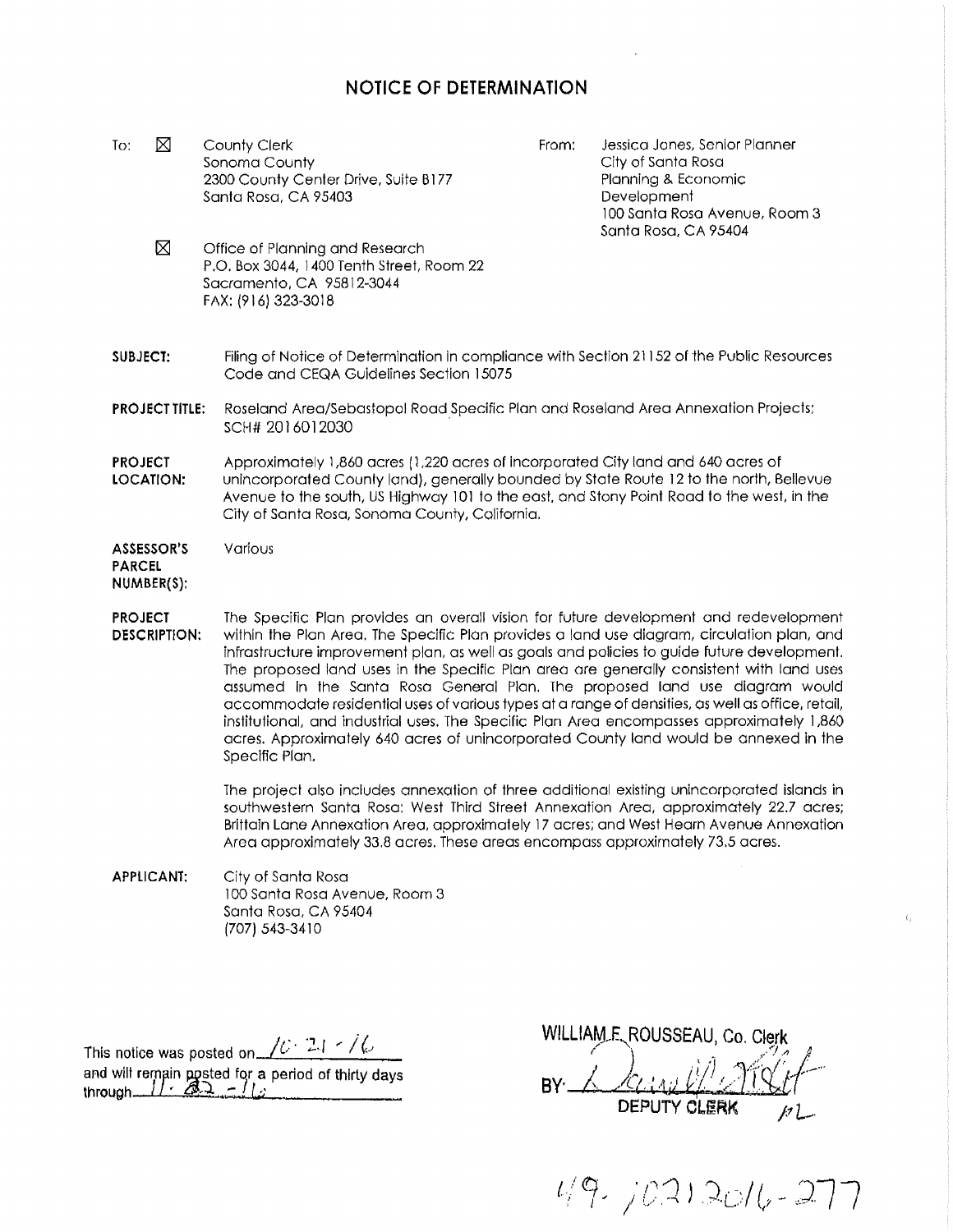This is to advise that on October 18, 2016, the City of Santa Rosa's City Council certified an Environmental Impact Report, pursuant to the California Environmental Quality Act (CEQA), and approved the above described project. As part of the approval, the City has made the following determinations regarding the above described project:

| 1. The project |  | $\boxtimes$ will have a significant effect on the environment. |
|----------------|--|----------------------------------------------------------------|
|----------------|--|----------------------------------------------------------------|

 $\Box$  will not have a significant effect on the environment.

- 2.  $\boxtimes$  An Environmental Impact Report was prepared for this project pursuant to the provisions of CEQA.
	- D A Negative Declaration was prepared for this project pursuant to the provisions of CEQA.

The EIR or Negative Declaration and record of project approval may be examined at: The Planning & Economic Development, 100 Santa Rosa Avenue, Room 3, Santa Rosa, CA 95404; or www.srcity.org/roseland

3. Mitigation measures  $\boxtimes$  were made a condition of the approval of the project.

 $\Box$  were not made a condition of the approval of the project.

4. A Statement of Overriding Considerations  $\boxtimes$  was adopted for this project.

 $\Box$  was not adopted for this project.

This is to certify that the Environmental Impact Report is available to the General Public at The City of Santa Rosa, Planning & Economic Development Deportment, 100 Santa Rosa Avenue, Room 3, Santa Rosa, CA 95404.

City of Santa Rosa Planning & Economic Development Department **By** USica Coms *(*  Jessica Jones Senior Planner

(707) 543-3410

October 20, 2016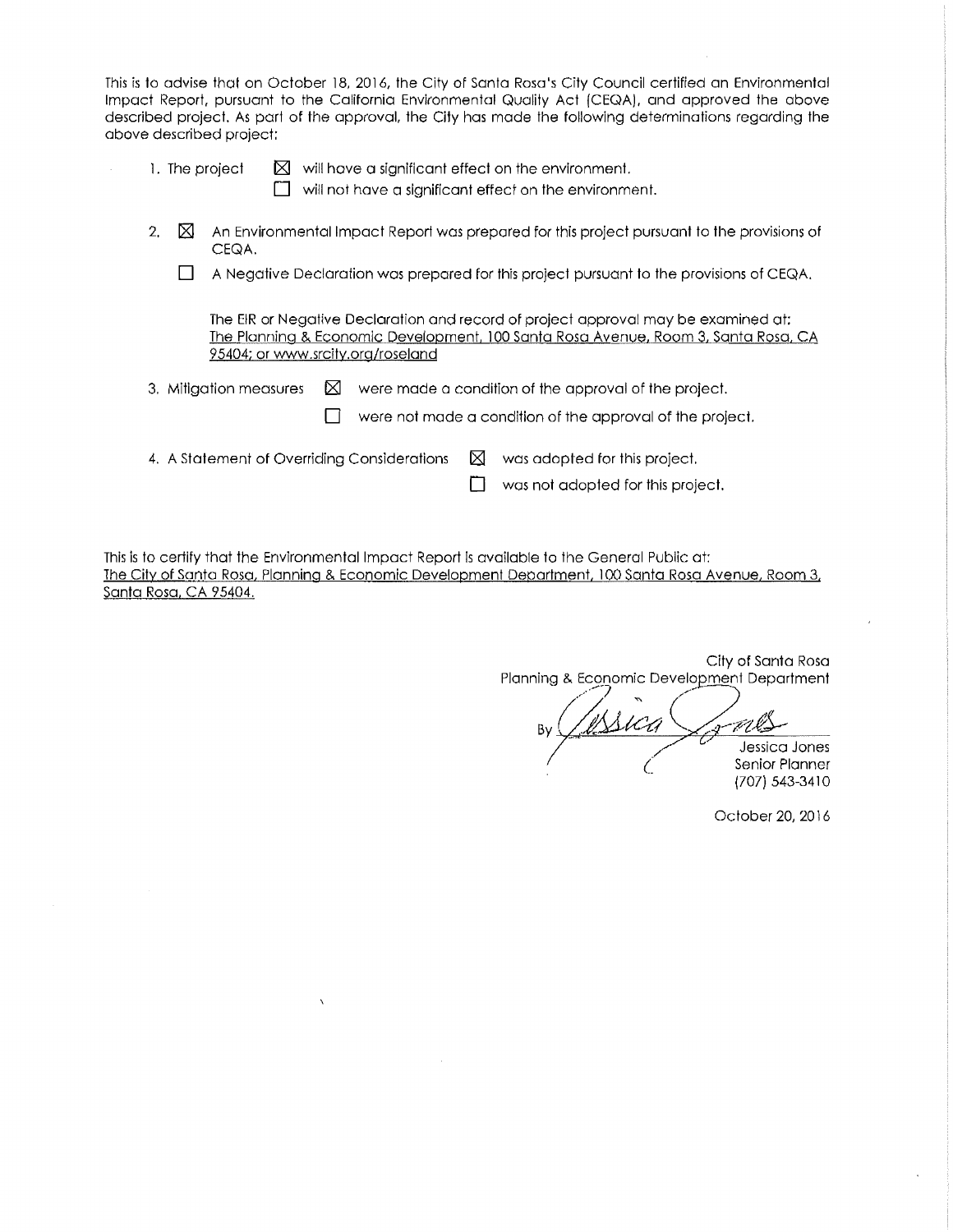| O<br>9 |
|--------|
| l s    |
| 10LIF  |
|        |
|        |
|        |
|        |
|        |

# State of California - Department of Fish and Wildlife **2016 ENVIRONMENTAL FILING FEE CASH RECEIPT**

DFW 753.5a (Rev. 12/15/15) Previously DFG 753.5a

# RECEIPT NUMBER: 49-10212016-277

STATE CLEARINGHOUSE NUMBER (If applicable)

| SEE INSTRUCTIONS ON REVERSE. TYPE OR PRINT CLEARLY.                                                                                                                                                                                                                                                                                           |                                             |                                        |                     |                 |
|-----------------------------------------------------------------------------------------------------------------------------------------------------------------------------------------------------------------------------------------------------------------------------------------------------------------------------------------------|---------------------------------------------|----------------------------------------|---------------------|-----------------|
| <b>LEAD AGENCY</b>                                                                                                                                                                                                                                                                                                                            | LEADAGENCY EMAIL                            |                                        | DATE                |                 |
| CITY OF SANTA ROSA                                                                                                                                                                                                                                                                                                                            |                                             |                                        | 10/21/2016          |                 |
| COUNTY/STATE AGENCY OF FILING                                                                                                                                                                                                                                                                                                                 |                                             |                                        |                     | DOCUMENT NUMBER |
| SONOMA                                                                                                                                                                                                                                                                                                                                        |                                             |                                        | 16-1021-01          |                 |
| PROJECT TITLE                                                                                                                                                                                                                                                                                                                                 |                                             |                                        |                     |                 |
| ROSELAND AREA/SEBASTOPOL ROAD SPECIFIC PLAN AND ROSELAND AREA ANNEXATION PROJECTS;                                                                                                                                                                                                                                                            |                                             |                                        |                     |                 |
| PROJECT APPLICANT NAME                                                                                                                                                                                                                                                                                                                        | <b>PROJECT APPLICANT EMAIL</b>              |                                        | <b>PHONE NUMBER</b> |                 |
| CITY OF SANTA ROSA                                                                                                                                                                                                                                                                                                                            |                                             |                                        | 543-3410            |                 |
| PROJECT APPLICANT ADDRESS                                                                                                                                                                                                                                                                                                                     | <b>CITY</b>                                 | <b>STATE</b>                           | <b>ZIP CODE</b>     |                 |
| 100 SANTA ROSA AVE ROOM 3                                                                                                                                                                                                                                                                                                                     | <b>SANTA ROSA</b>                           | CA                                     | 95404               |                 |
| PROJECT APPLICANT (Check appropriate box)                                                                                                                                                                                                                                                                                                     |                                             |                                        |                     |                 |
| $[\overline{X}]$ Local Public Agency<br><b>School District</b>                                                                                                                                                                                                                                                                                | Other Special District                      |                                        | State Agency        | Private Entity  |
| <b>CHECK APPLICABLE FEES:</b><br>■ Environmental Impact Report (EIR)<br>Mitigated/Negative Declaration (MND)(ND)<br>Certified Regulatory Program document (CRP)<br>$\Box$ Exempt from fee<br>Notice of Exemption (attach)<br>CDFW No Effect Determination (attach)<br>$\Box$ Fee previously paid (attach previously issued cash receipt copy) |                                             | \$3,070.00<br>\$2,210.25<br>\$1,043.75 |                     | \$3,070.00      |
| □ Water Right Application or Petition Fee (State Water Resources Control Board only)                                                                                                                                                                                                                                                          |                                             | \$850.00                               |                     |                 |
| X County documentary handling fee                                                                                                                                                                                                                                                                                                             |                                             | \$                                     |                     | \$50.00         |
| $\Box$ Other                                                                                                                                                                                                                                                                                                                                  |                                             | \$                                     |                     |                 |
| PAYMENT METHOD:                                                                                                                                                                                                                                                                                                                               |                                             |                                        |                     |                 |
| $\boxtimes$ Check<br>$\Box$ Other<br>$\Box$ Cash<br>□ Credit                                                                                                                                                                                                                                                                                  | <b>TOTAL RECEIVED</b>                       |                                        |                     | \$3,120.00      |
|                                                                                                                                                                                                                                                                                                                                               |                                             |                                        |                     |                 |
| <b>SIGNATURE</b>                                                                                                                                                                                                                                                                                                                              | AGENCY OF FILING PRINTED NAME AND TITLE     |                                        |                     |                 |
|                                                                                                                                                                                                                                                                                                                                               | Darrell Light, Deputy County Clerk-Recorder |                                        |                     |                 |